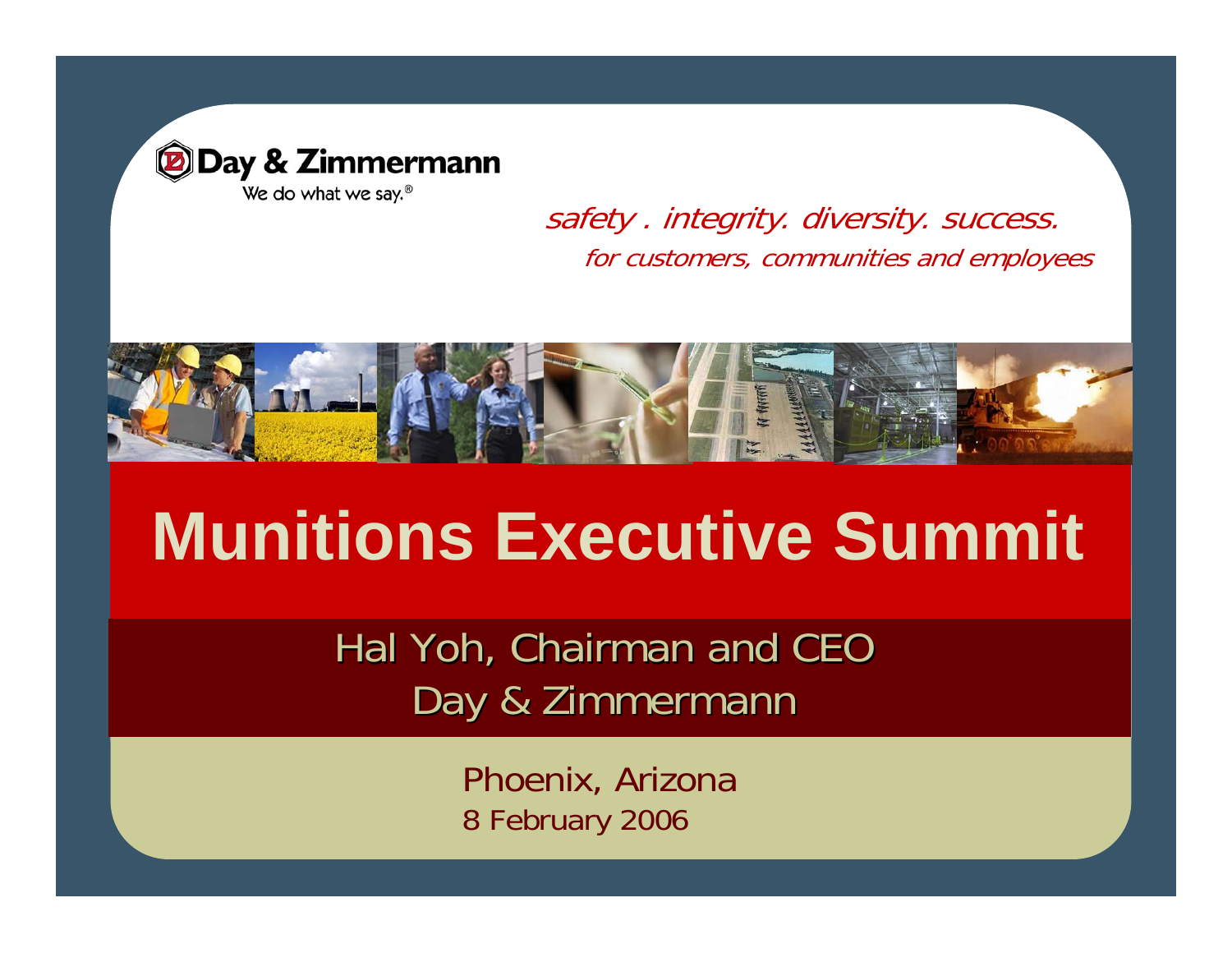

#### $\blacktriangleright$  The difference between asoldier and a tourist..



**Image Source: Courtesy U.S. Army by Petty Officer 1st Class Alan D. Monyelle**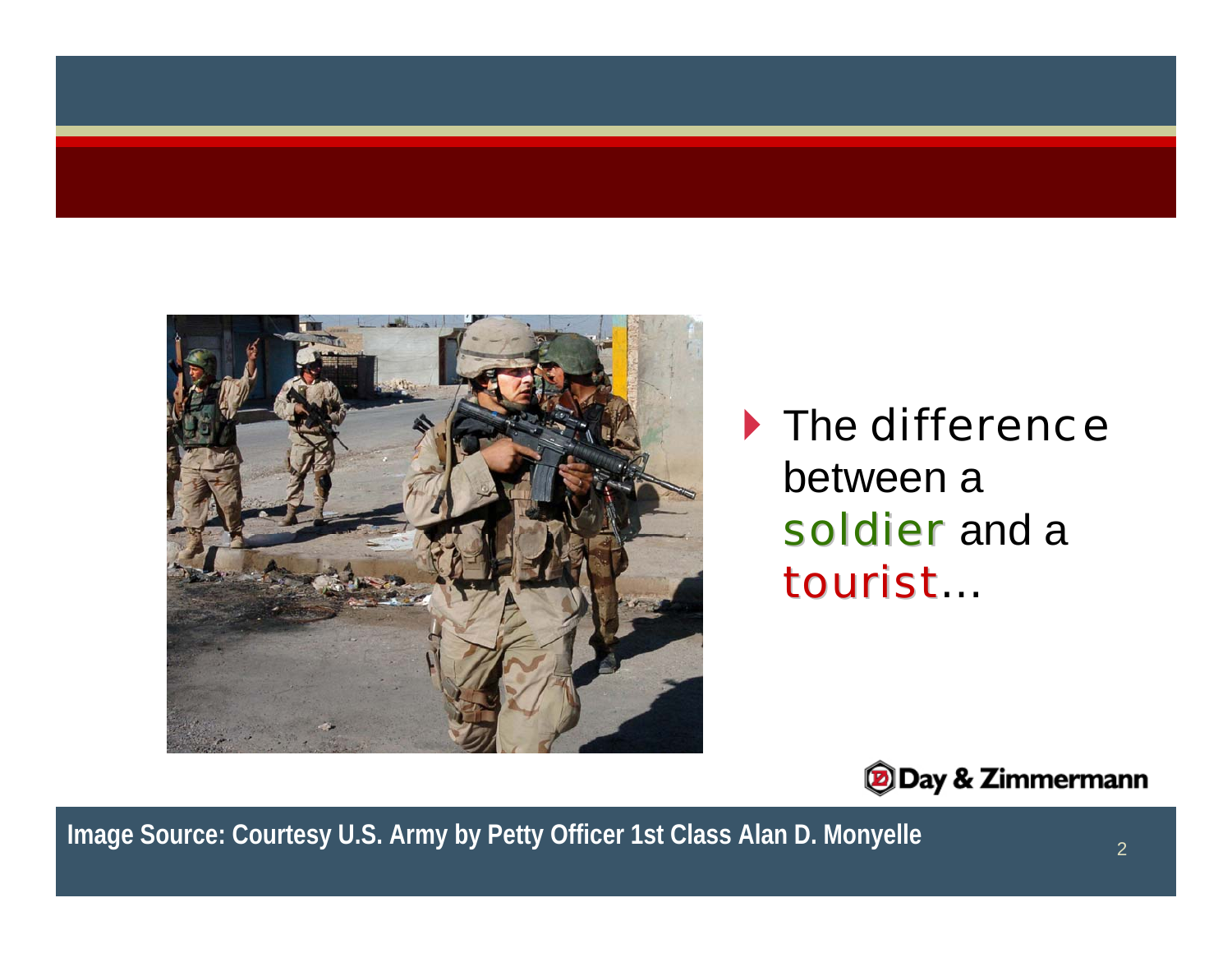

#### ` Without ammo the soldier is a just a tourist

**Courtesy of LTG(R) Roy Beauchamp**

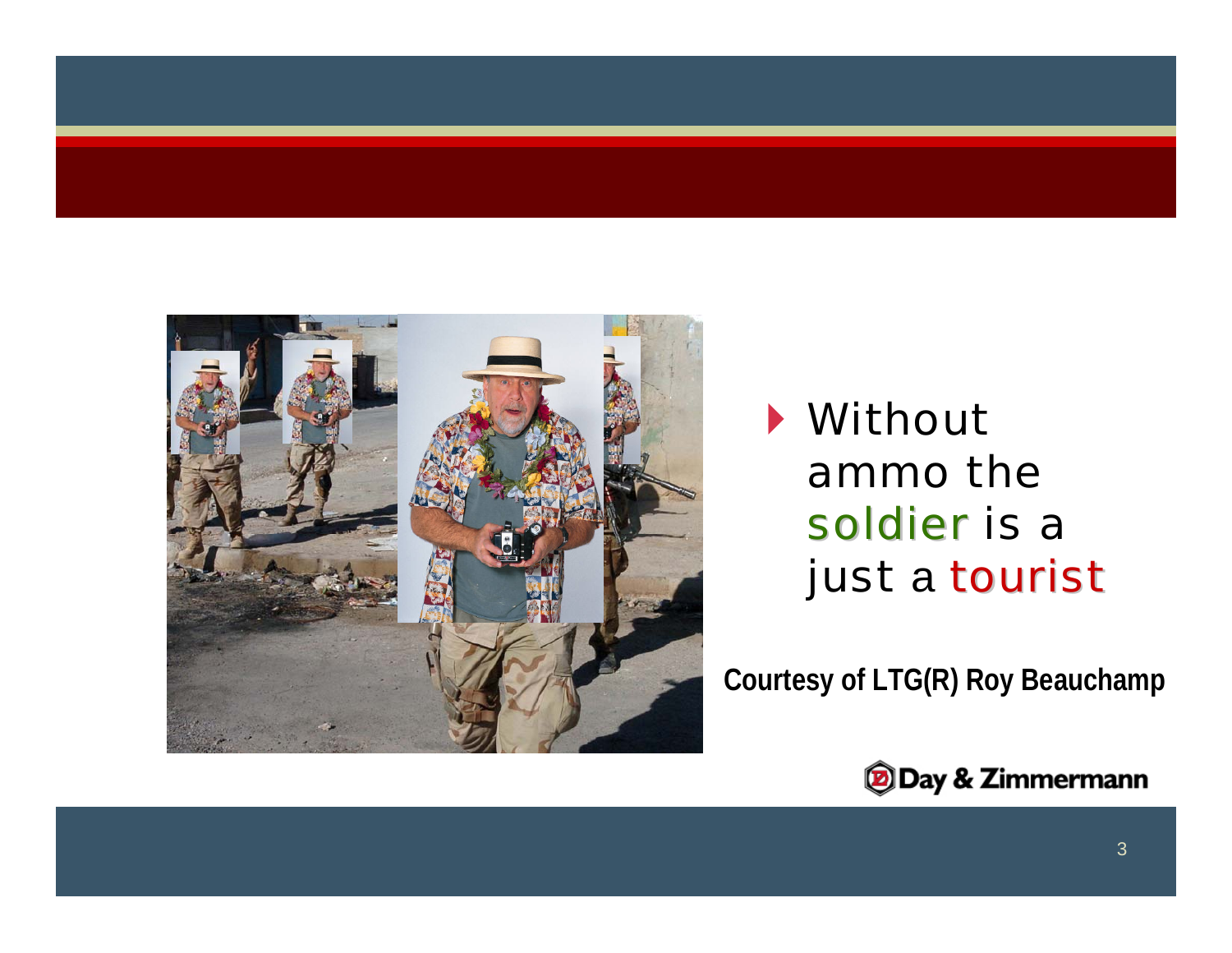# **Three Key Questions**

#### ▶ Are we

- **Sustaining the munitions base?**
- **Nodernizing** the munitions base?
- **Caring** for the current stockpile?

… in a manner that ensures our soldiers will not be tourists in the future?

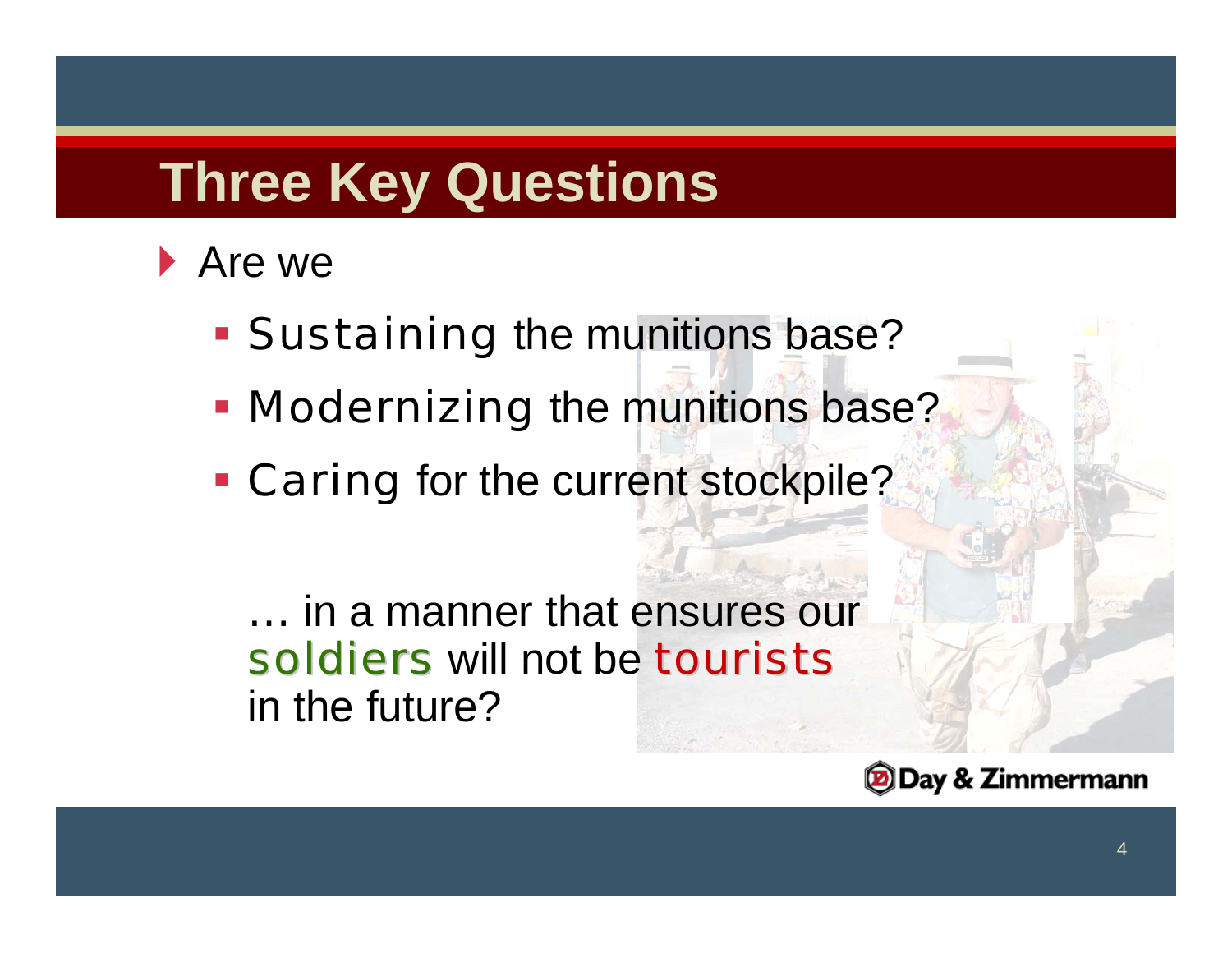

▶ Specialized industrial skills & capabilities are essential

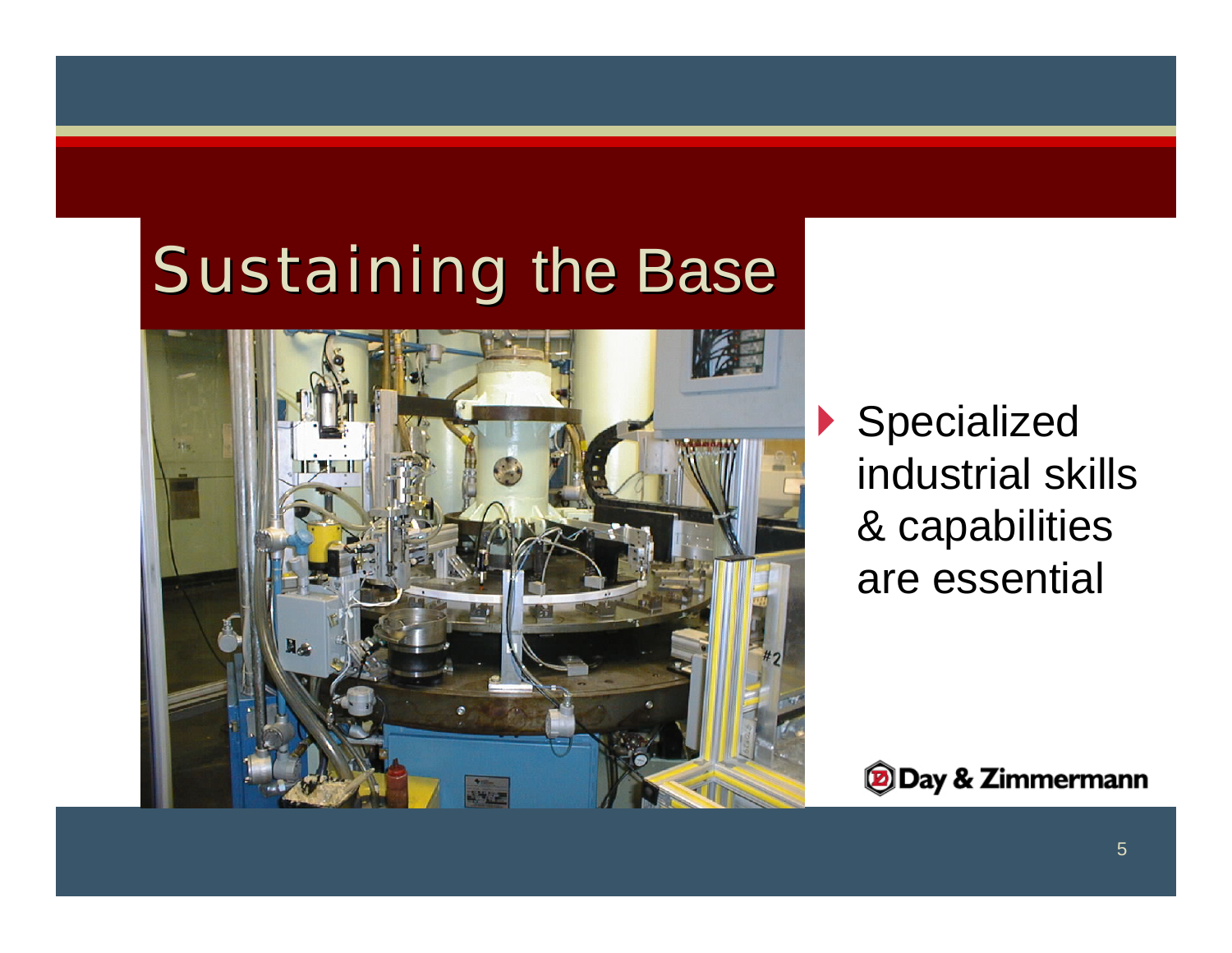### Why Are We Concerned?

- ` Munitions base not considered in budgeting
- $\blacktriangleright$  No coordination of service munitions budgets
- ` Services increasingly procure own ammunition
	- Original intent of SMCA has eroded
	- Loss of CAWF contributed to erosion

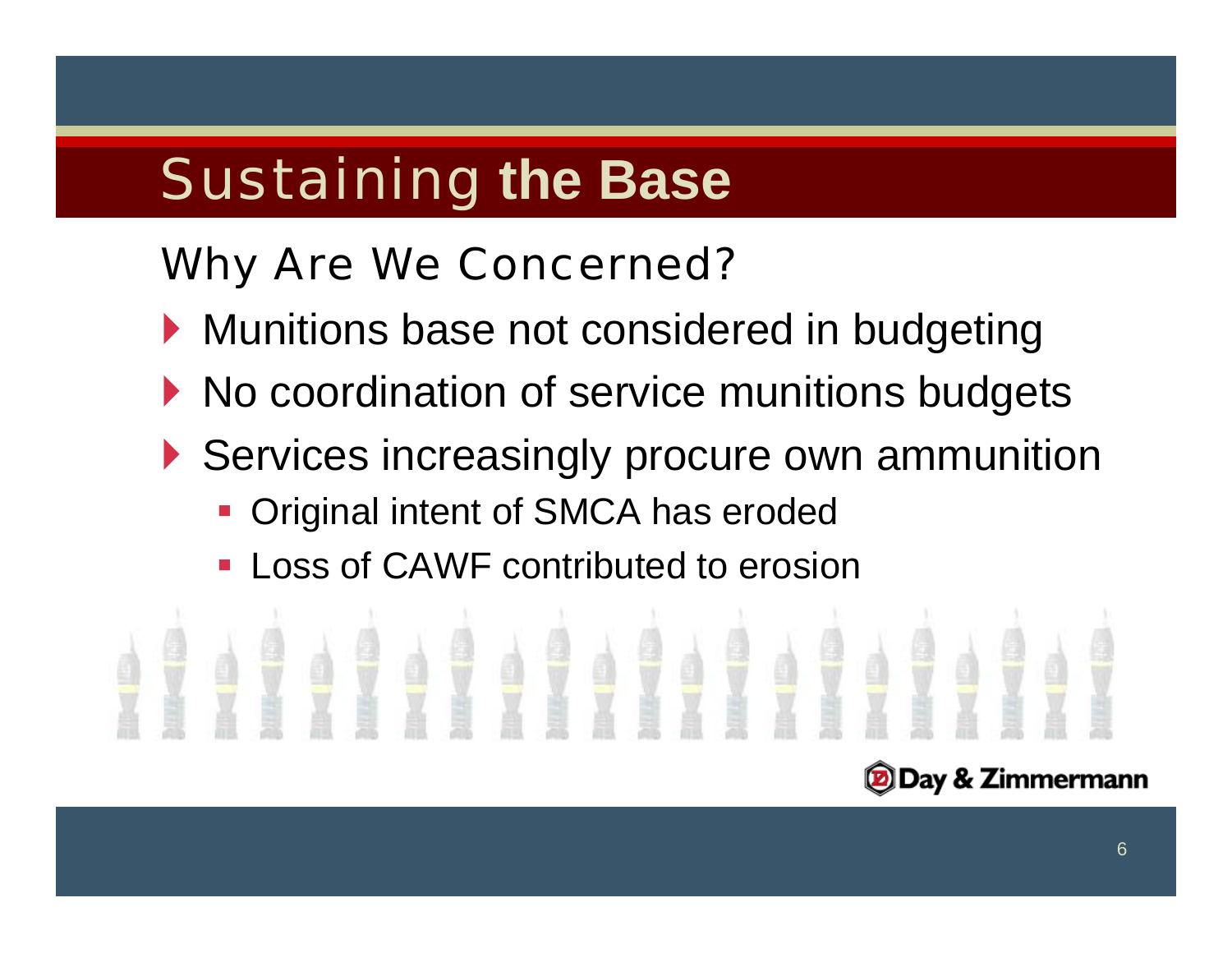#### These circumstances led to …

Episodic demands for specific products

- **Skilled workers released then hired back**
- **Production lines must be re-qualified**
- **Quality and responsiveness suffered**
- **Capital investments difficult**

**Multiple solicitations** from different procurement organizations for same product

Leads to a roller coaster environment for industry

**DDay & Zimmermann**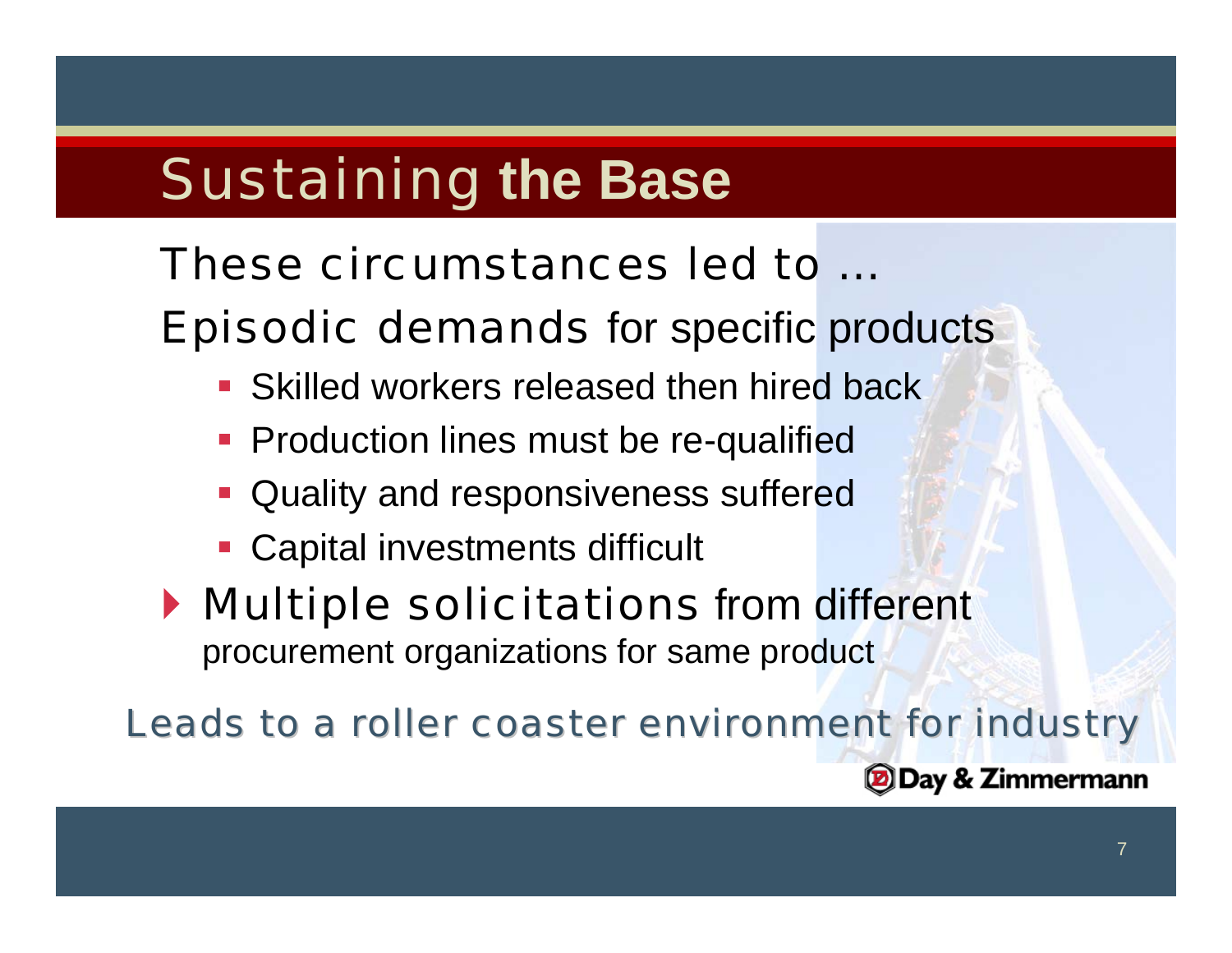#### **Recommendations**

- ` Level procurements
- Coordinate service ammo budgets
- **Restore SMCA procurement authority**
- **Maximize multi-year procurements**

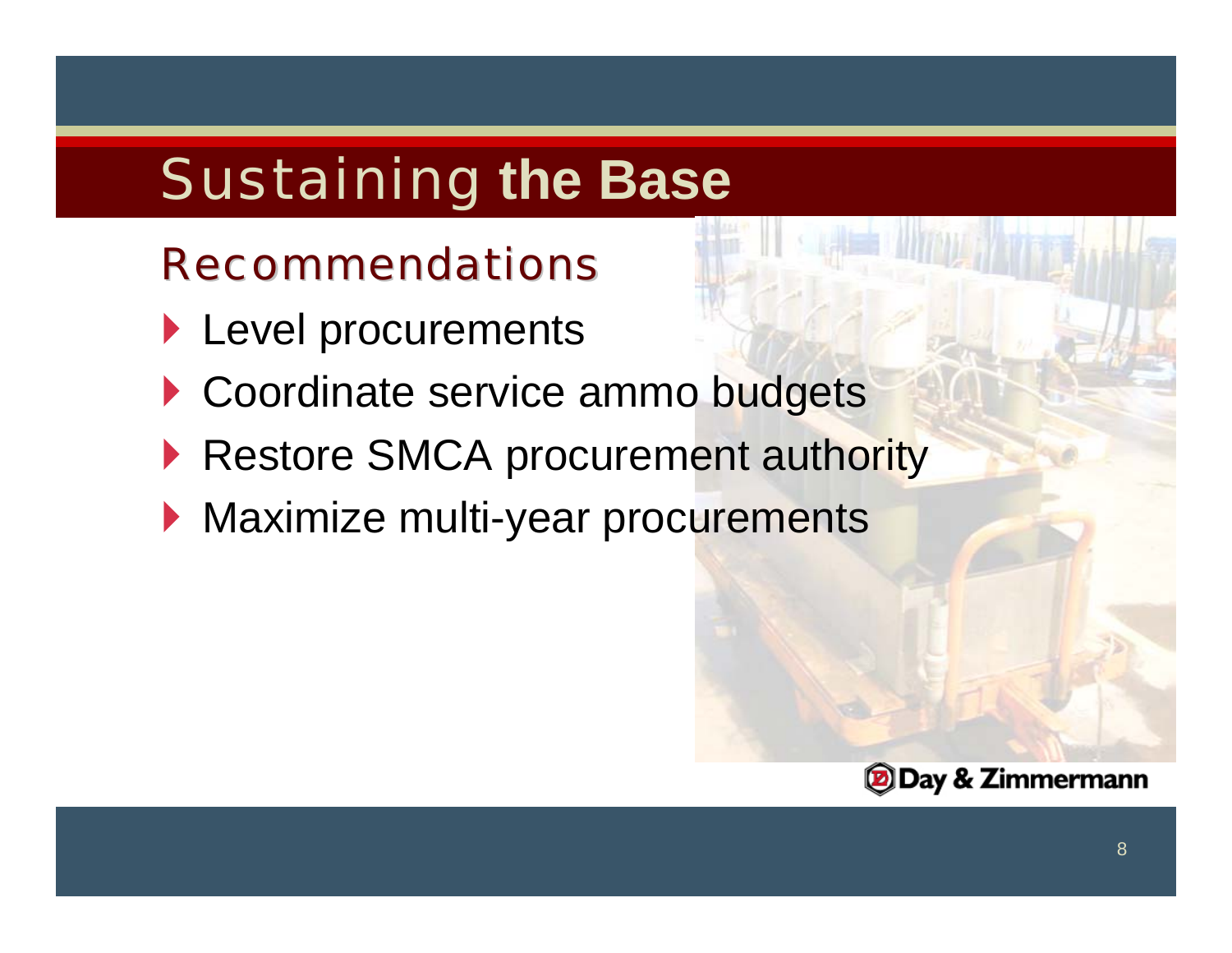

#### Goal

 $\blacktriangleright$  Variable rate flexible production

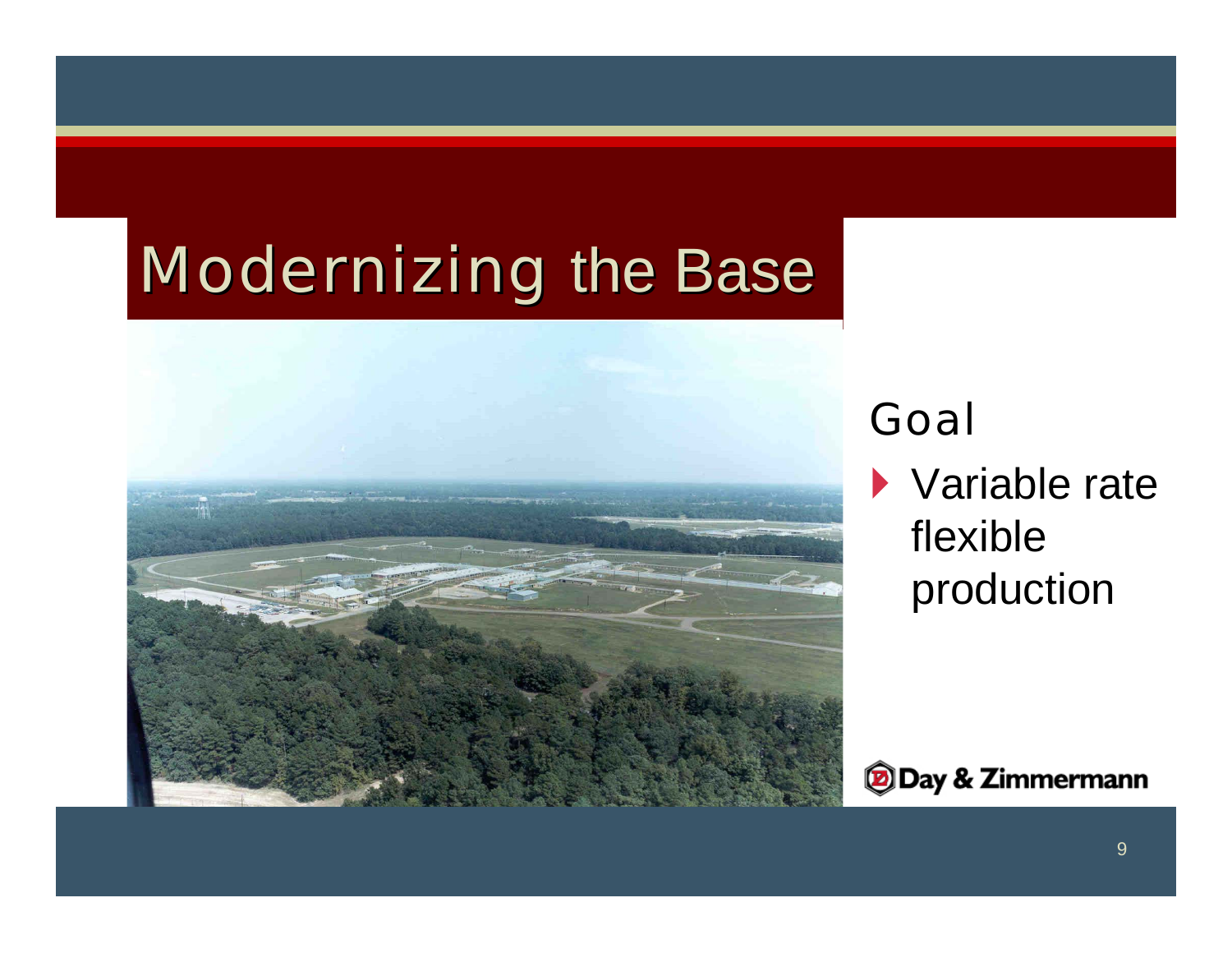## Not A High DoD Priority

- ` MANTECH does not compete well for funding
- ▶ BRAC has inhibited investment

### Result?

- **S** Growing dependence on single sources and foreign suppliers
	- **Makes current base less robust** and potentially less responsive

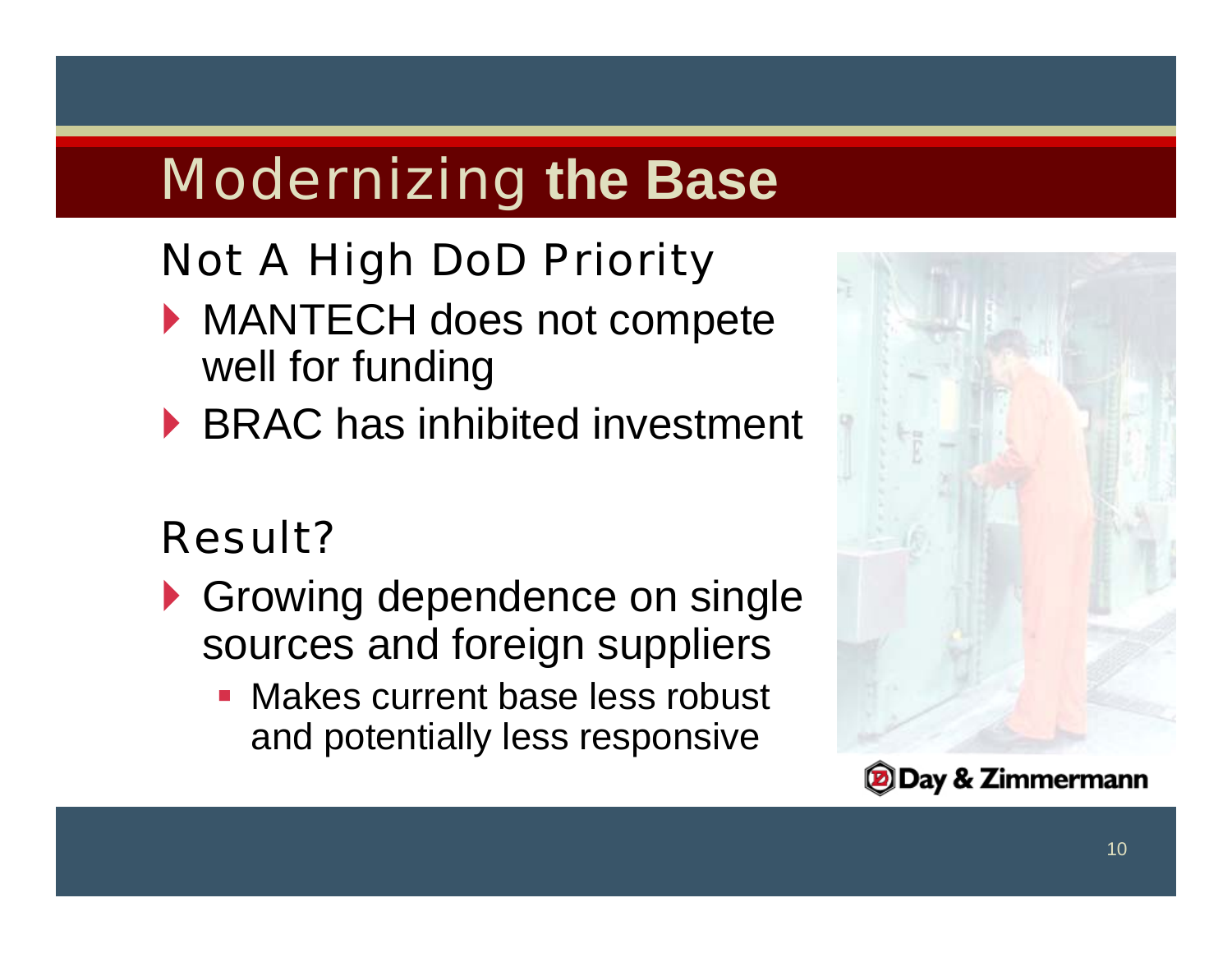## Examples **of Sole Source/Foreign Items**

- **Links for small and medium caliber**
- ▶ Cotton Linters for combustable cartridge cases
- ▶ Grenade Bodies for submunitions
- $\blacktriangleright$ Lead Azide
- ▶ Black Powder

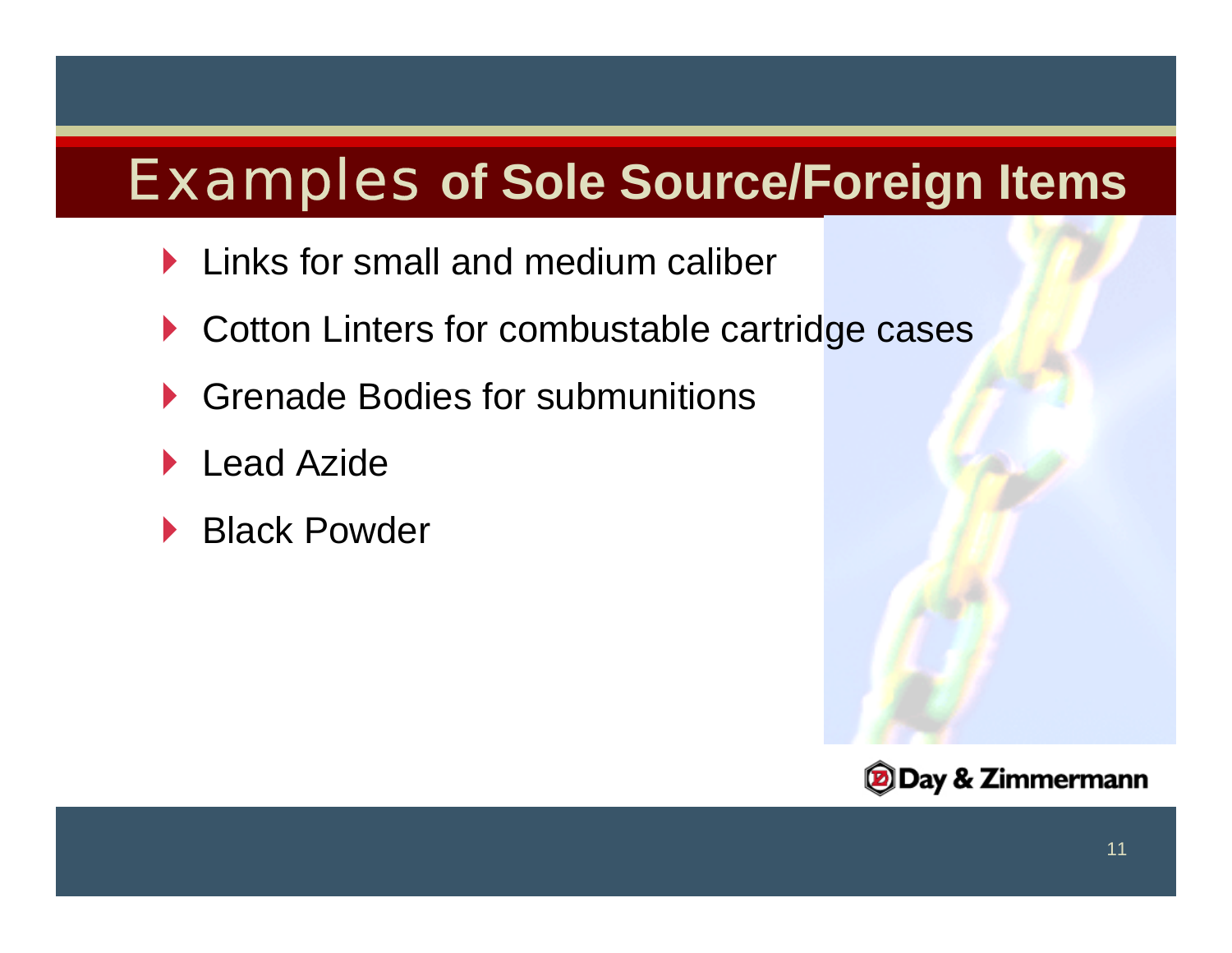### Why Is Industry Concerned?

- ` Army has modernization strategy, but funding constraints may prevent implementation
- $\blacktriangleright$  No disciplined process for modernizing privately-owned base
- **I** Uncertain requirements calls for comprehensive Surge Planning
- ▶ Robust MANTECH is essential necessary equipment and processes

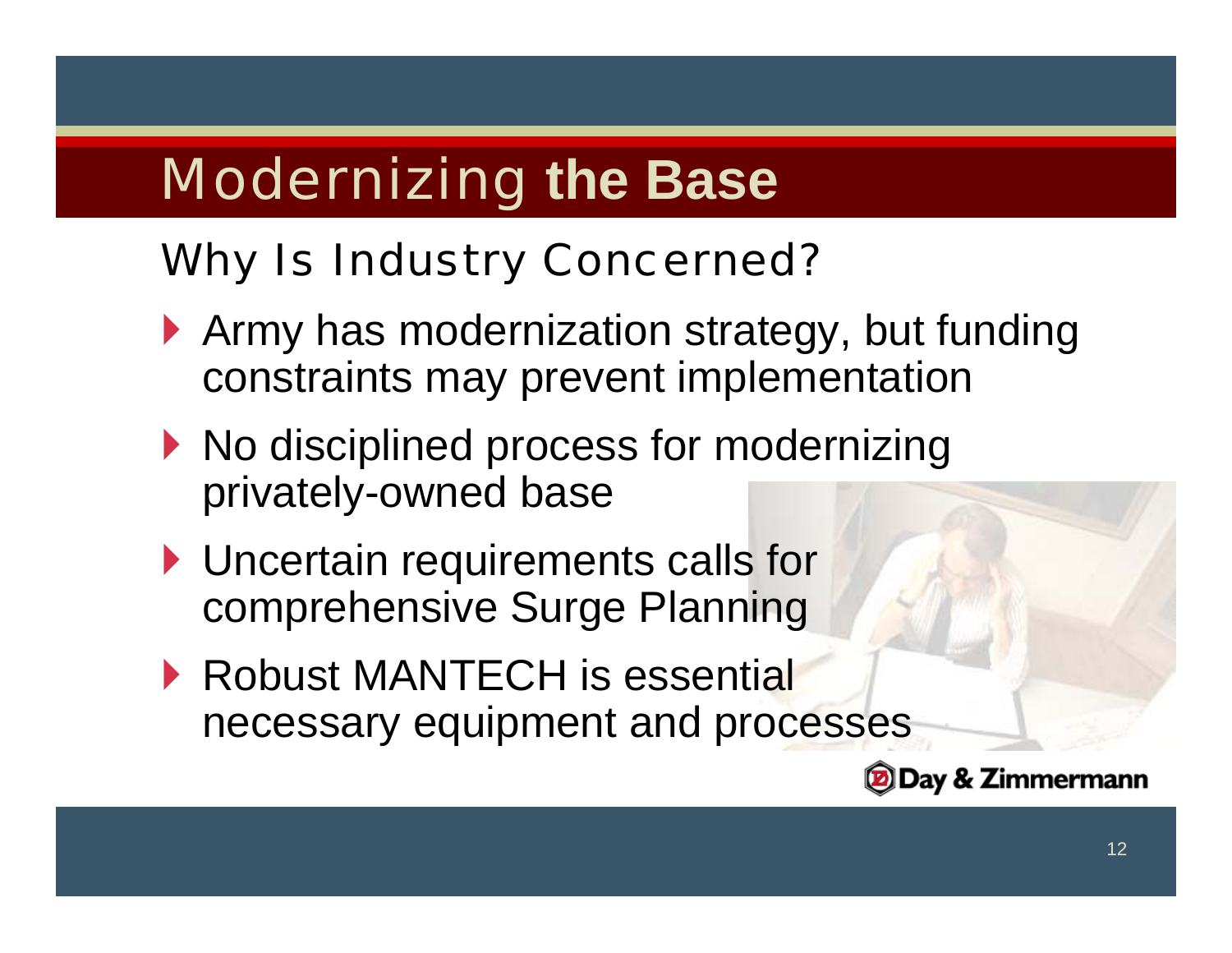#### **Recommendations**

- ▶ MANTECH requires Senior Command Emphasis to compete for funding
- **Involve industry in Surge Planning**
- **Modernization must include both government-owned** and private capabilities
- **Reliable, steady funding** 
	- T. Ammo Procurement Surcharge?
	- **Significant Tax Credits?**
	- **Contract Contract Contract Contract Contract Contract Contract Contract Contract Contract Contract Contract Co** Provide Matching Funds?

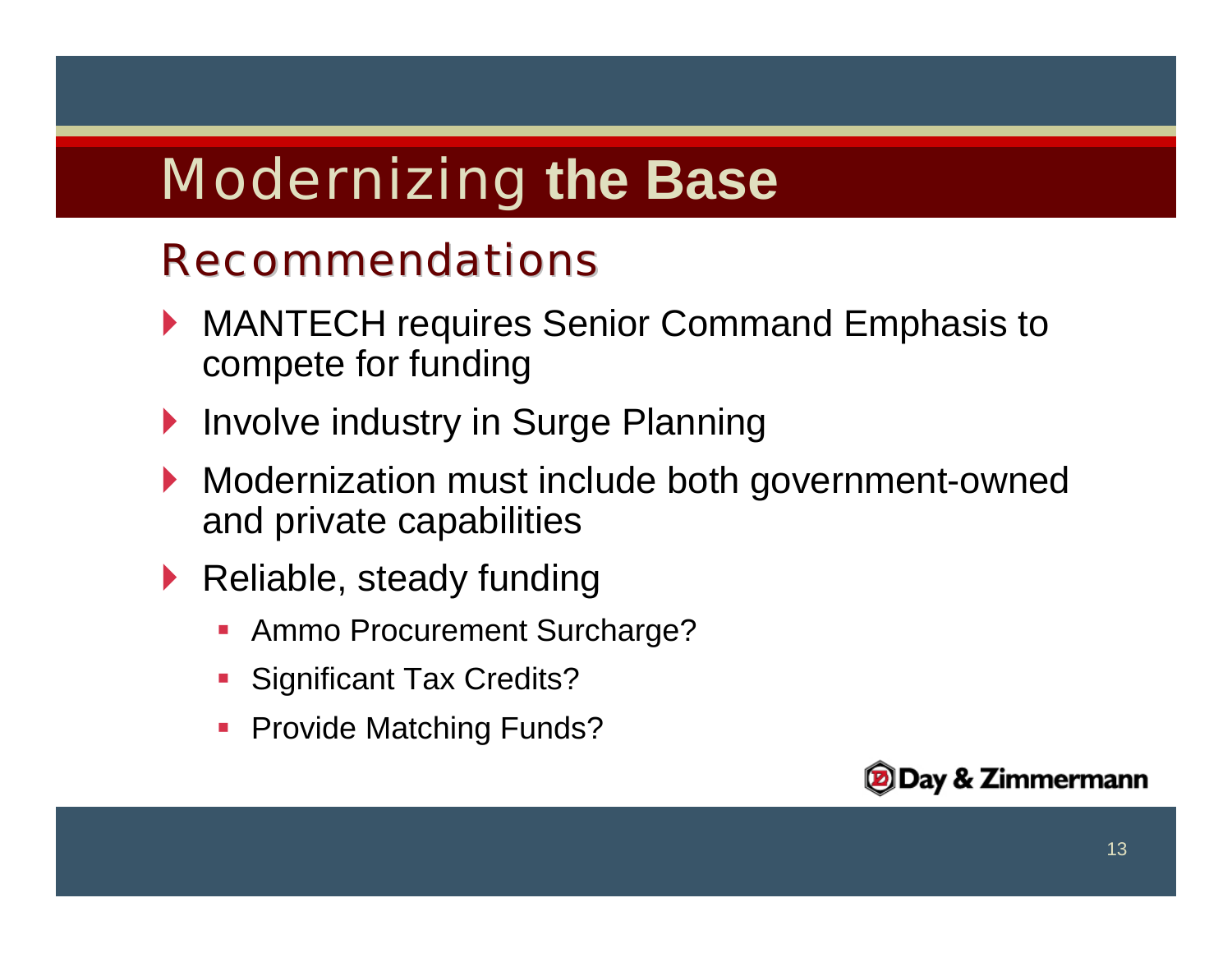# Caring for Inventory



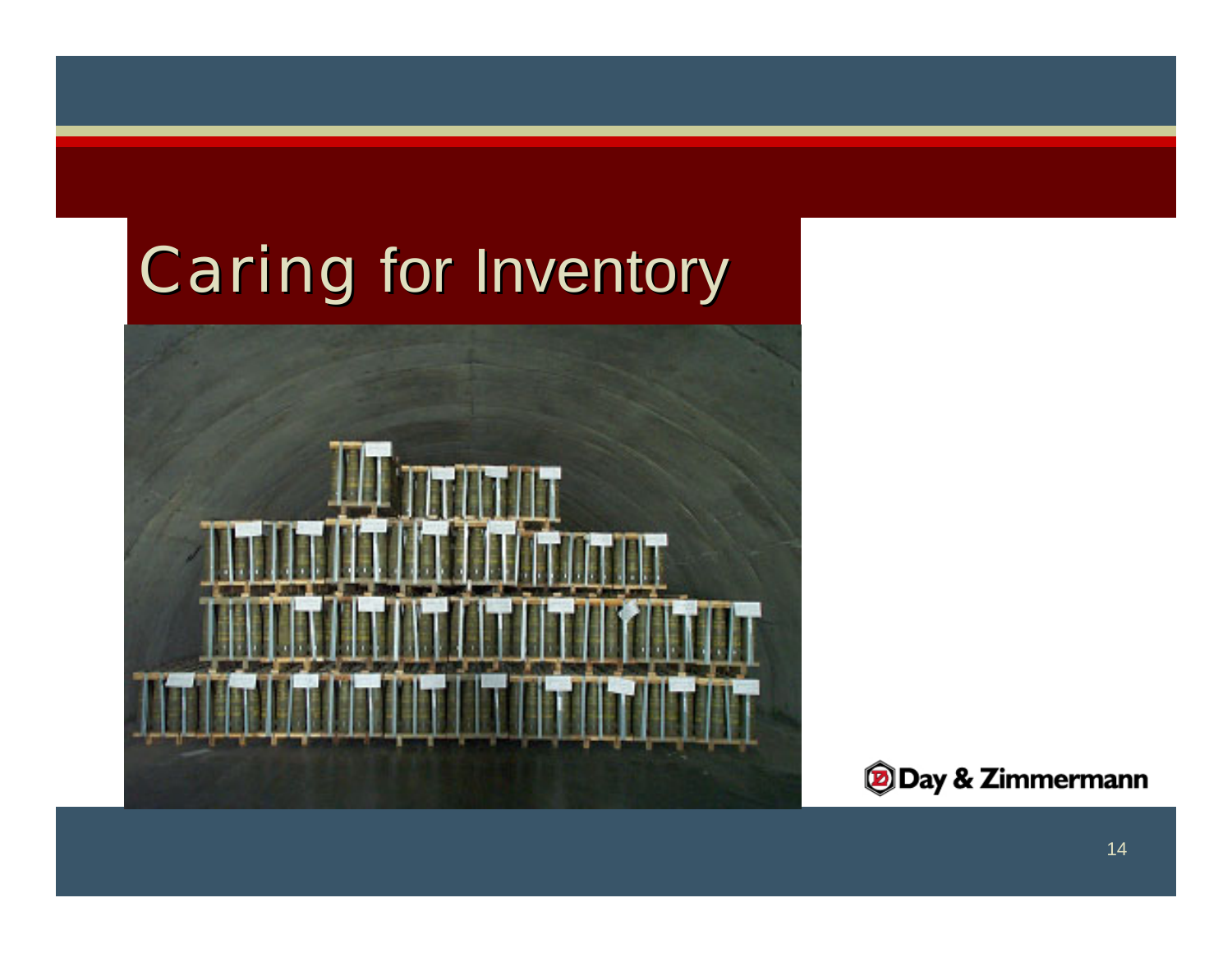- **What the next war is** fought with
- **Most ammo has a** shelf life
- **Imperative to know** condition of stockpile because it influences procurement decisions!

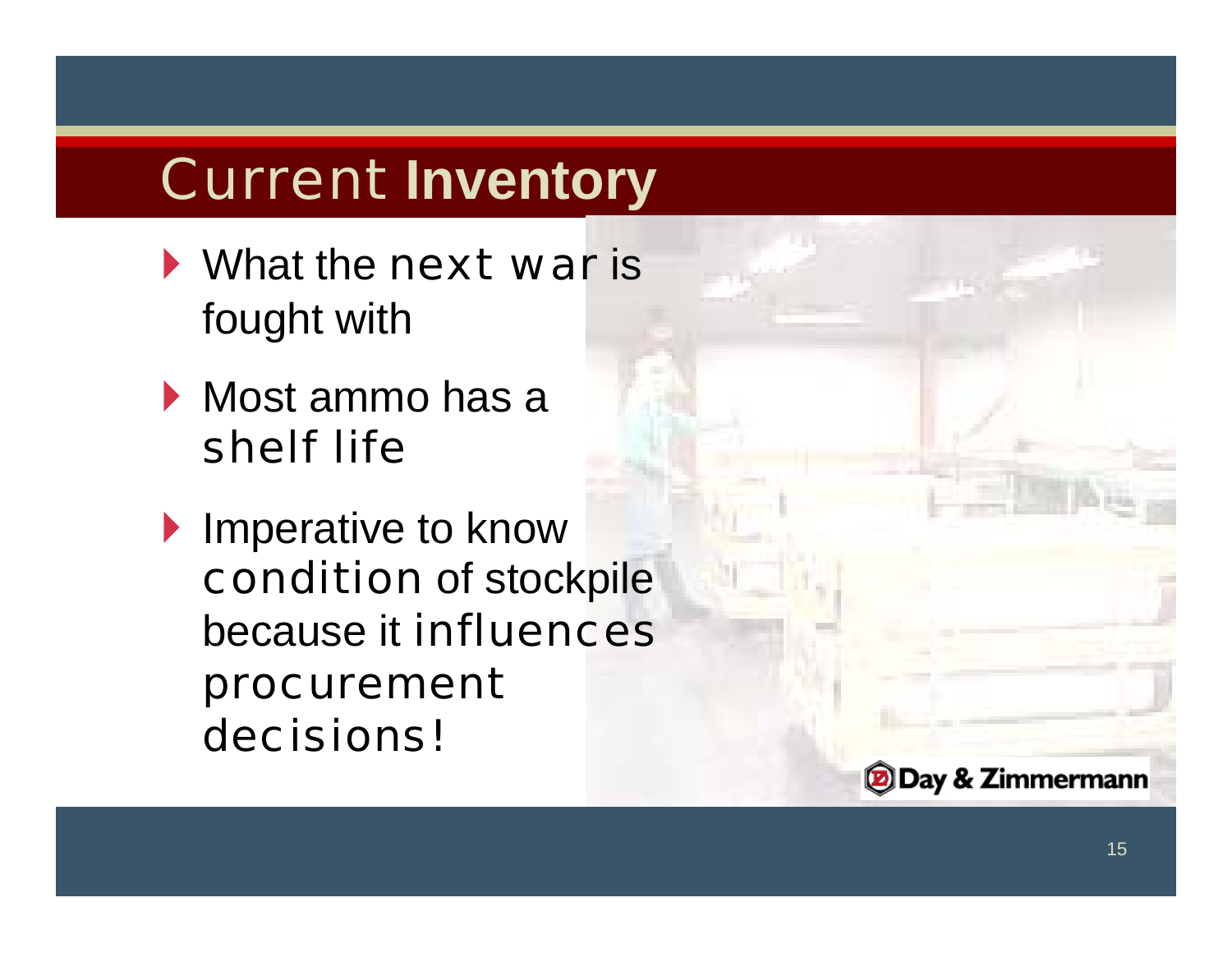- ` Ammunition Management Budget Line that funds care of stockpile is historic bill payer
- ` Ammunition Management funded from O&M Appropriation, not Ammo Procurement Appropriation

| Safety/Security | Inventory    |
|-----------------|--------------|
| Receipt/Issue   | Surveillance |
| Re-warehousing  | Maintenance  |

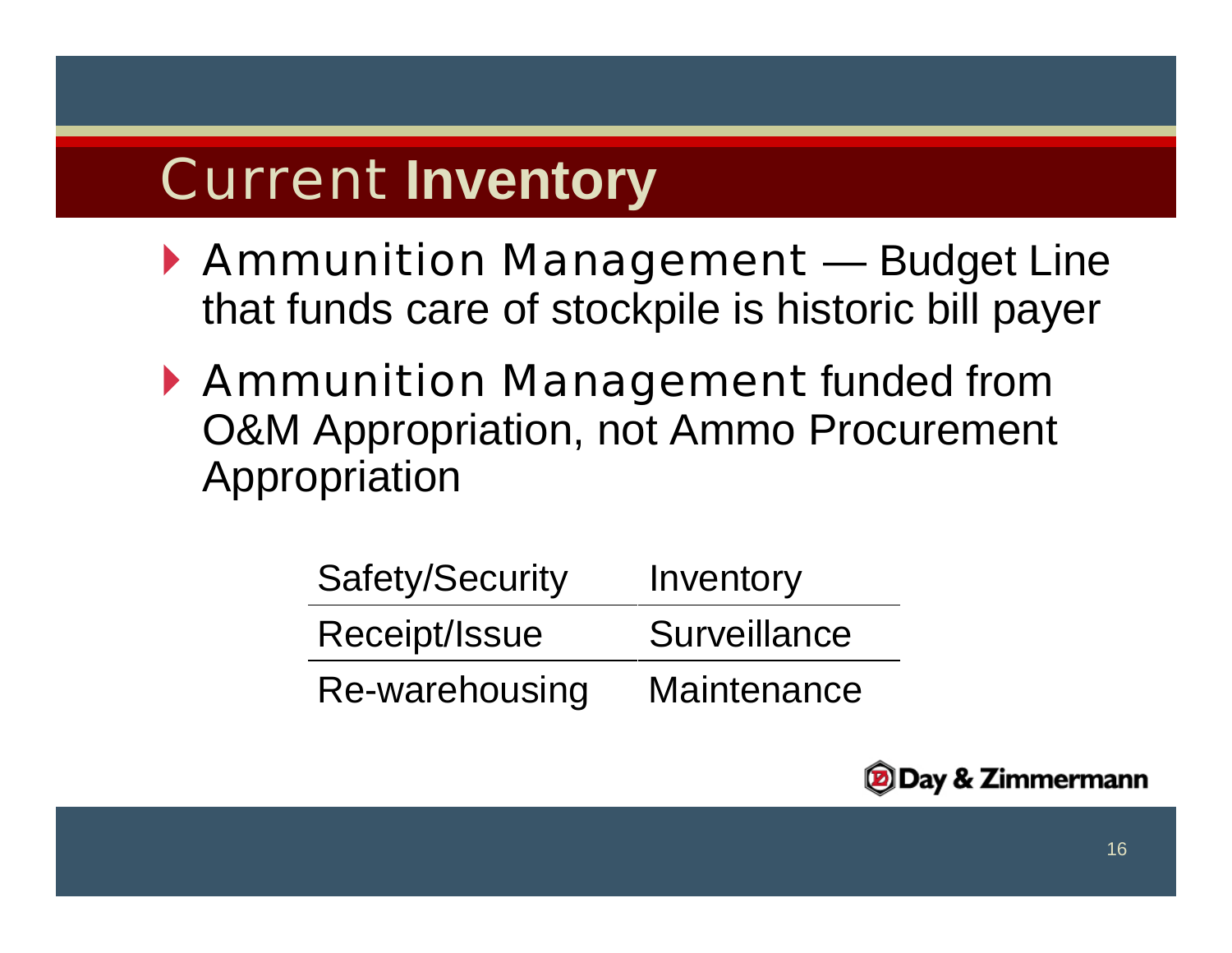### Learn from history

- **Ammunition Management funding at historic low level 1989-1992**
- Stockpile study in 1993 found:
	- **Physical Survey 15% accuracy rate**
	- Lot Inspections 51K Lot backlog (190K Lots Total In Storage)
	- **Large Cal Ammo Tests 43% past due**
	- **Lot Substitution 63% of shipments**

17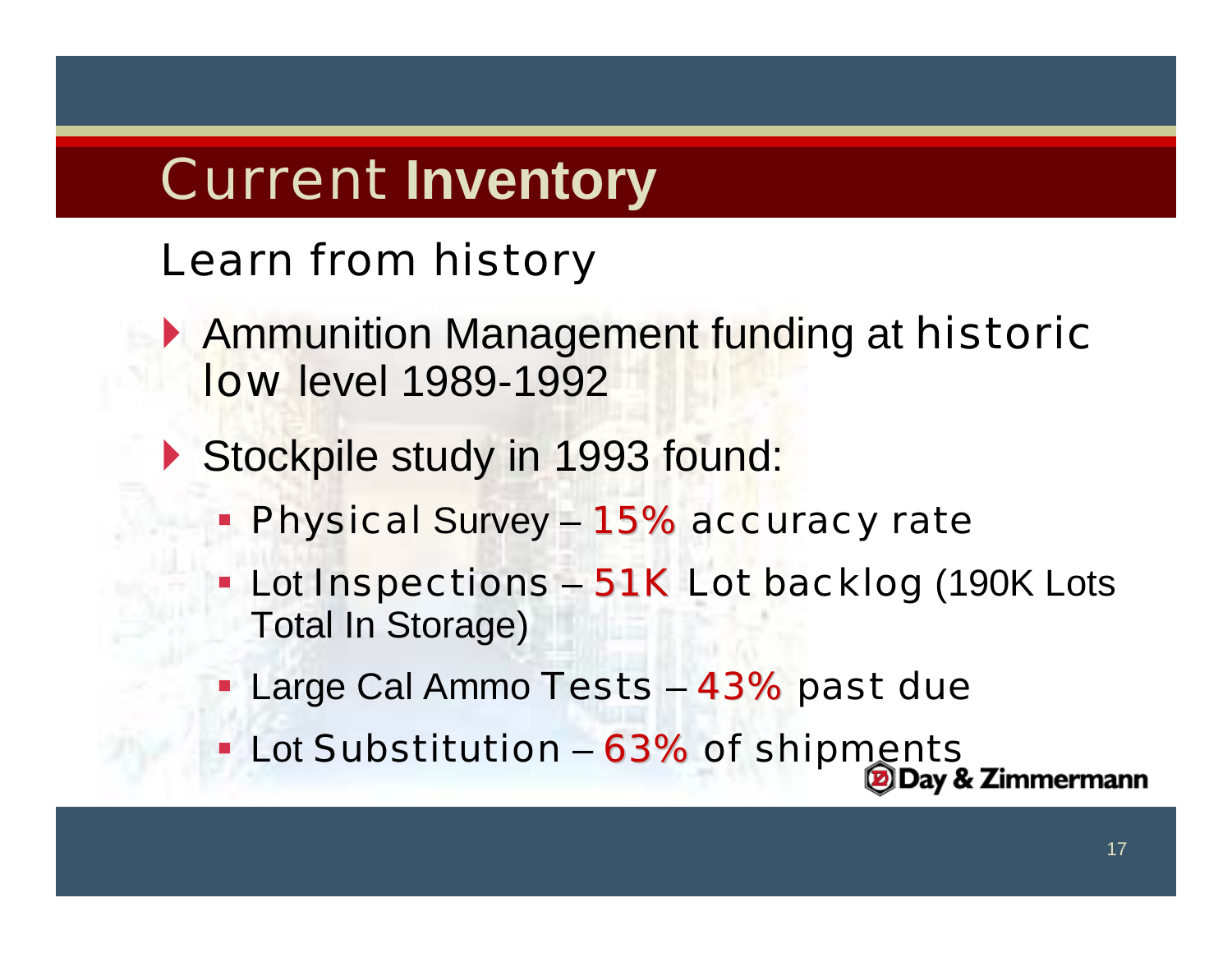## OMA UNDERFUNDING LEADS TO

- **False sense of security**
- ` Deferral of essential procurements
- Shipment denials
- **Inefficient outload**
- Stockpile deterioration
- ` INCREASED RISK!!

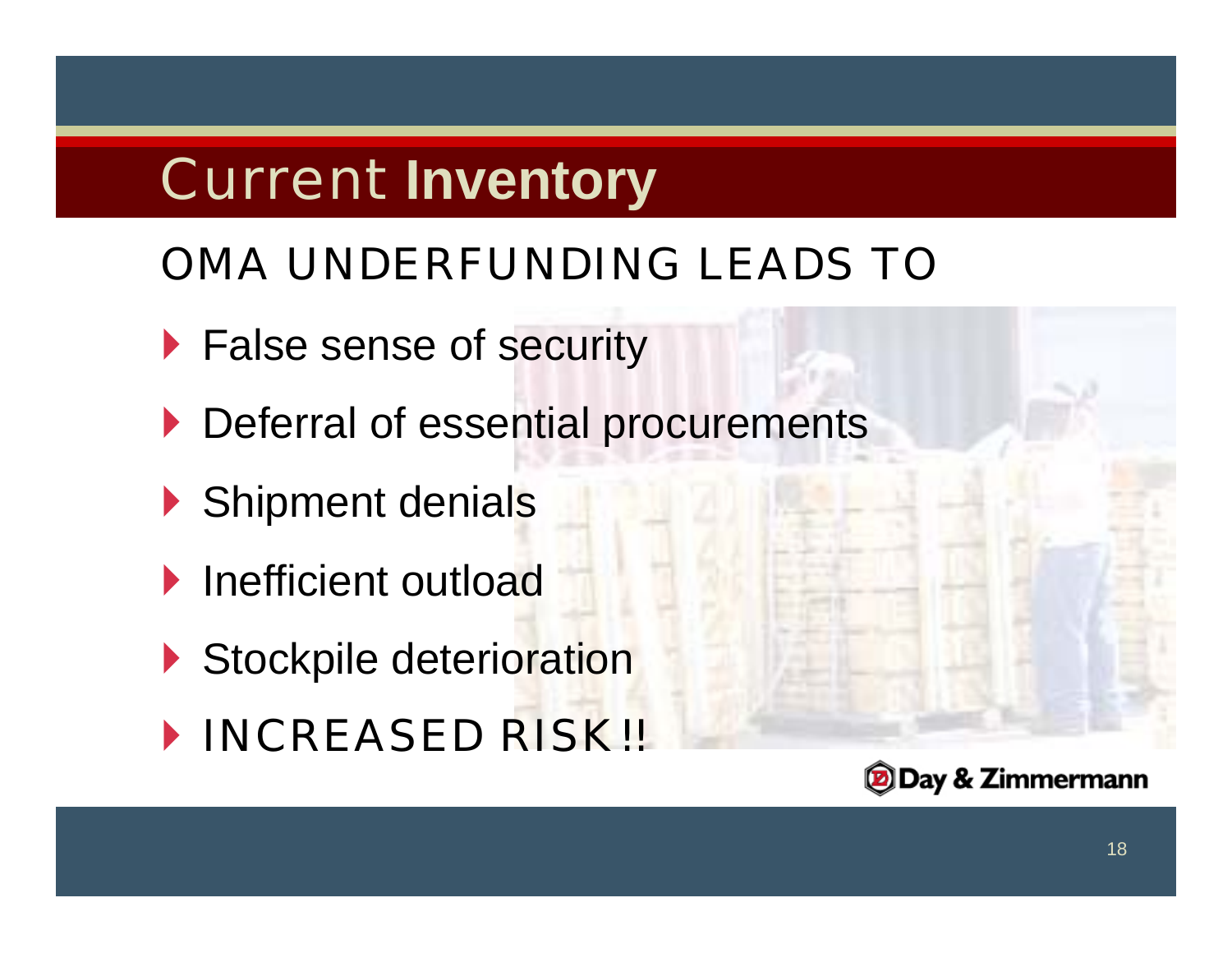#### Recommendations

- Adopt key metrics from 1993 Study to Command Readiness Reviews
- ▶ Avoid returning to "Bad Old Days" Fund Ammo O&M as fully as budgets allow

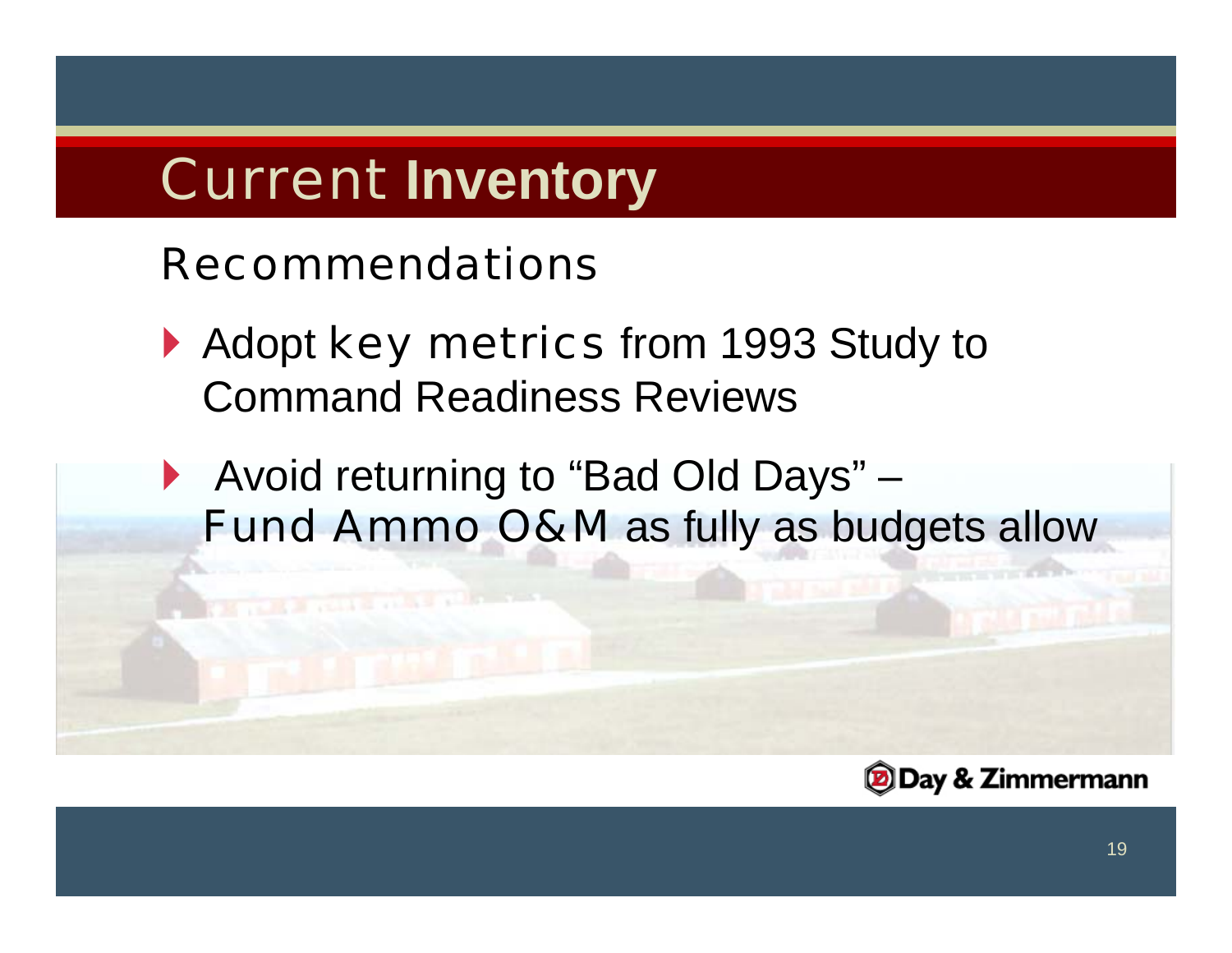## Summary

- Three Key Issues Sustaining the Base, Modernizing the base and Caring for inventory
- ▶ Best addressed by Government & Industry Cooperation
	- **ICAP**
	- **MIBTF**